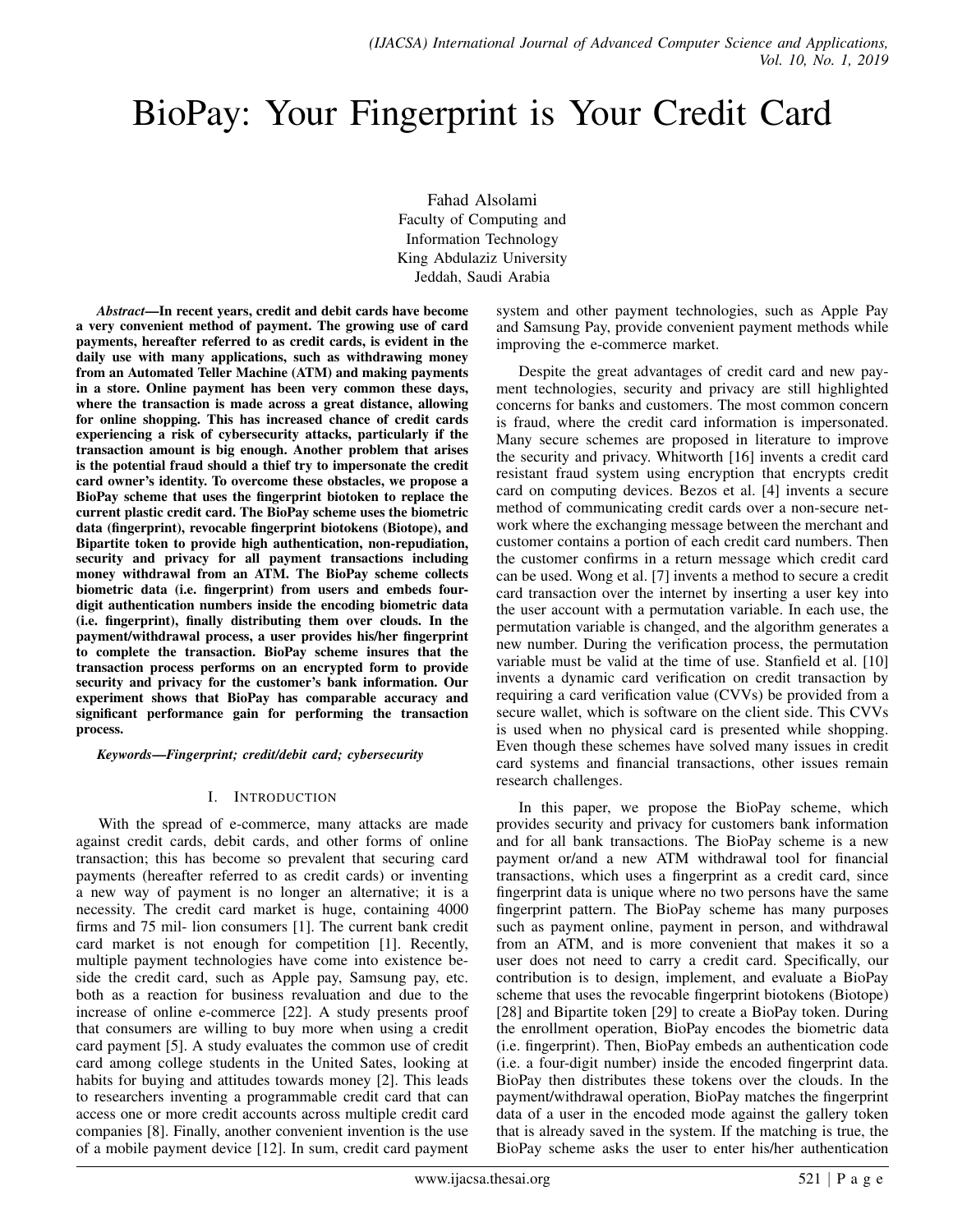code (i.e. the four-digit number). If the authentication code is true, the BioPay scheme sends another code as a text message through a user phone, providing second factor authentication. Finally, the BioPay scheme verifies the second factor authentication; if found to be true, a user can perform his/her transaction operation (payment online, payment in person, and/or using ATM).

The rest of this paper is organized as follows: in Section II, we briefly describe previous related work. The objectives of BioPay are given in Section III. Our proposed BioPay algorithm is presented in Section IV. In Section V, the description of the experimental design is given. The experimental evaluation and results are provided in Section VI. Finally, the conclusion is drawn in Section VII.

# II. BACKGROUND

# *A. Credit Card System Fraud*

Fraud is the most pressing issue in credit card systems and bank transactions. Many schemes have been introduced in literature to detect fraud in a credit card system. Chan et al. [3] provides a survey, evaluates the fraud detection techniques, and proposes a method that combines a fraud detector with a "cost model" to get significant results. They divide the large data set into small subsets and apply data mining technique to generate classifiers in parallel. Brause et al. [6] presents a credit card fraud detection system by using a data mining technique with a neural network to achieve antifraud against credit cards. They apply data mining and a neural network algorithm on a given credit card transaction database to discover fraud attempts. Flitcroft et al. [9] invents a secure method that provides remote access a limited use number to reduce chances of credit card fraud. The access requires user authentication and another entry to validate the user. Wang et al. [11] uses secondary verification to improve the accuracy of fraud detection. Then they perform an optimization experiment by applying the secondary verification using different threshold values. Carcillo et al. [13] proposes a scalable real-time fraud finder (SCARFF) which implements machine learning with big data tools like Spark. The result of their experiment shows accurate fraud detection with a scalable system. Finally, Wang et al. [14] uses distributed deep learning for credit card fraud detection which provides end-to-end privacy.

# *B. Credit Card System Authentication*

Fingerprint data has long been an authentication tool in credit card systems. Gottfried et al. [15] invents remote credit card authentication system by using a fingerprint authentication at the point of sale. Then the credit card company verifies the probe fingerprint by the gallery fingerprint stored in the database. The communication between the point of sale and the central database is in encryption form. Baratelli [17] invents a smart card with a fingerprint integrated reader. When a user inserts the smart card into a reader/writer, the scan machine asks for a user fingerprint. Then the smart card compares the user finger- print and give the matching result. If the matching is true, the card is enabled, and the user can access to information. Smith [18] invents a biometric anti-fraud plastic card, which requires a user to use his/her fingerprint for authentication. The plastic credit card compares the probe

fingerprint against the gallery fingerprint stored in the plastic credit card. If the matching is true, the card is enabled, and the user can access information. Oshima et al. [19] invents a card settlement method using a portable electronic device that has a fingerprint sensor. Chou et al. [20] invents a cardtype biometric that includes a biometric sensor to read the biometric data of a user and includes an operating/processing system to process the biometric data. Harris [21] invents an intelligent credit card system to improve biometric reading and other operations in a credit card system. Vogel et al. [23] invents a flexible card with a fingerprint sensor and circuit chip to manage the communication with the fingerprint sensor. Muley et al. [24] presents an ATM system that uses fingerprint identification for money transactions that requires the ATM to have a fingerprint scanner. GieBmann [25] proposes a survey about the history of digital/electronic payment from credit cards to Apple Pay and blockchain technology. It discusses the understanding of technical and infrastructure for all payment schemes. Bhandari et al. [26] proposes a literature survey about using fingerprint data as an authentication tool in ATMs to prevent fraud attacks. Thakur et al. [27] proposes a scheme that uses a fingerprint scanner in a smartphone for securing the online transaction. They use the Android platform for their experiment. Even though these schemes have been introduced in literature as authentication tools for credit card system, they do not close the gap for using a biometric data in secure way.

# III. OBJECTIVES OF BIOPAY SCHEME

The main goal of the BioPay scheme is to explore a new technology for payment by introducing fingerprint data to replace the current standard of the credit card. In this section, we explore the objectives of BioPay scheme in nonrepudiation, authentication, privacy, and security.

# *A. Non-Repudiation and Authentication*

The BioPay scheme uses fingerprint data to achieve its goal in non-repudiation and authentication. During a payment and/or withdrawal operation from an ATM, a user must provide his/her fingerprint, so a user cannot deny his/her transaction operation later. Thus, the BioPay scheme providing non- repudiation. Concerning authentication, fingerprint data is considered the highest authentication tool, so the bank/financial organization can verify who signed, meaning that the person who performs the payment operation is the right/authenticated person. The BioPay scheme requires a user to enroll his/her fingerprint data and then requires it be presented again at the time of payment. This allows the bank/financial organization system to verify and prove all transactions.

# *B. Security and Privacy*

The BioPay scheme provides security and privacy, not only for user transaction information, but also for the fingerprint data itself. The BioPay scheme uses revocable fingerprint biotokens (Biotope) [28] to encrypt the transformation data of fingerprint. Thus, the BioPay scheme does not use fingerprint raw data, which provides security and privacy to the fingerprint data itself. Moreover, the BioPay scheme creates a token for each user. Because this token is revocable and has expiration time, the BioPay scheme can delete the token if it has been hacked and/or expired. A new token is then created without needing to take the fingerprint data again for usability.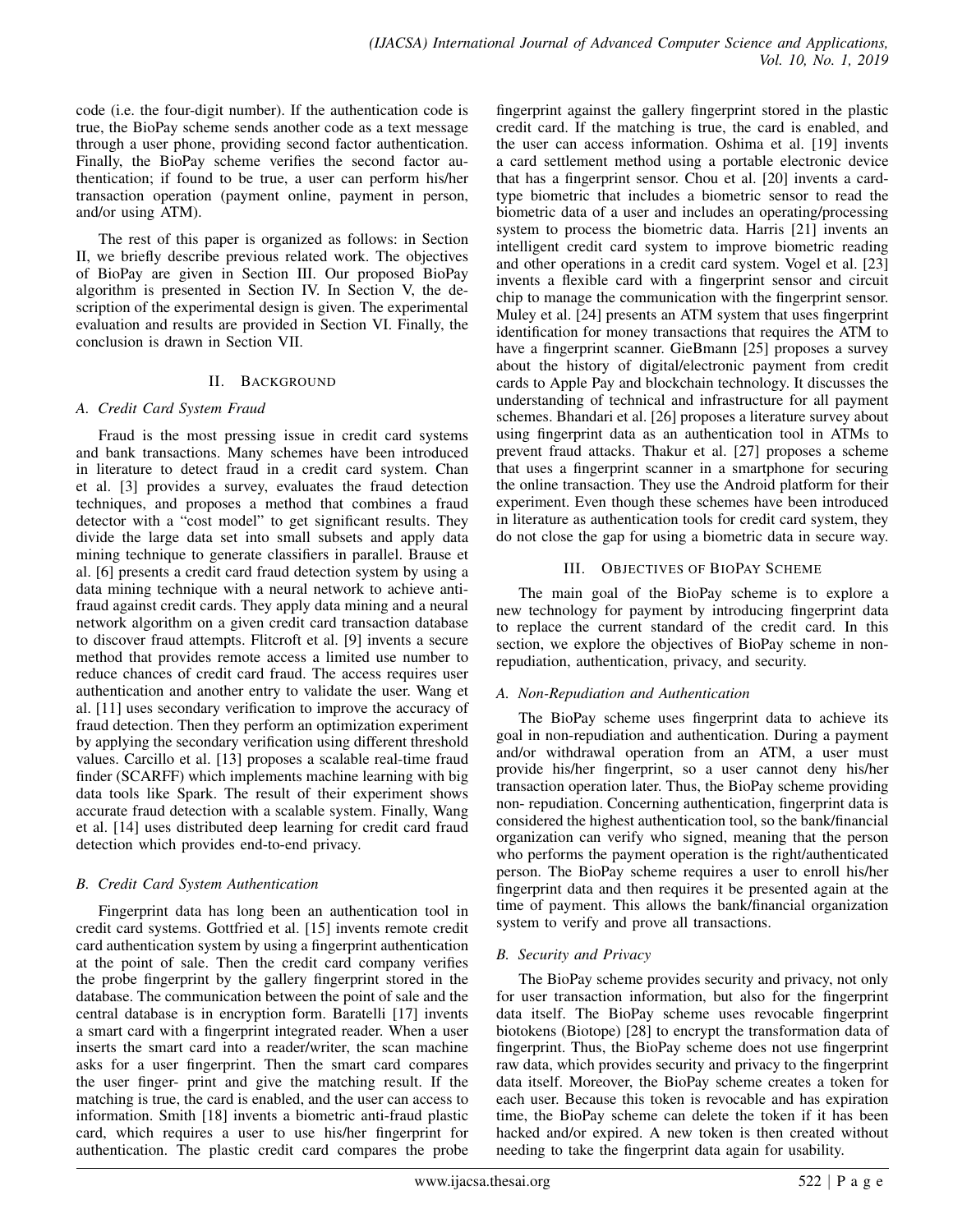

Fig. 1: Overview of the BioPay scheme architecture, which is considered to replace the current standard, which is a credit card. Each BioPay token has similar information as actual credit card such as expiration data, four digits for authentication, and a second factor authentication as a customer phone number where the BioPay scheme sends authentication messages

# IV. DESIGN OF BIOPAY SCHEME ALGORITHM

#### *A. Enrollment Operation*

The enrollment operation, when a user registers for a BioPay token, is comparable to a customer getting his/her credit card from the bank, so we explain the scenario in those terms. First, a customer must be present in the bank, so the bank's agent can use the BioPay scheme to take the customer's fingerprint data. Second, the BioPay scheme algorithm follows the standard NIST Bozorth Matcher Algorithm [30] to create minutia points, a minutia points file, and a gallery pair table. Third, the BioPay scheme algorithm follows the revocable fingerprint biotokens (Biotope) [28] to transform the biometric data into stable data and then encrypt the transformation data to have a BioPay token for this customer. Fourth, the BioPay scheme requests the customer to enter a four-digit secret number. This number is like the four digits of a credit card used for authentication. Fifth, the BioPay scheme follows the Bipartite token [29] to hide the four digits inside the customer's BioPay token. Then the BioPay scheme sets the expiration data for the customer gallery BioPay token. Also, the customer enters his phone number to use as a second authentication. After completing all these steps, the customer receives his/her gallery BioPay token and can use it for all bank activities, including money withdrawal from an ATM, payment in a store, and payment online. Finally, the BioPay scheme stores the BioPay tokens for all customers in the bank system either locally or in the cloud. Fig. 1 shows the overview of BioPay scheme while Fig. 2 shows the enrollment operation of BioPay scheme.

# *B. Matching Operation*

When using the matching operation that relies on the BioPay token for all bank activities, this operation is similar to a customer who needs to withdraw money from ATM, pay in store,or pay for online shopping. We explain in terms of the scenario where a customer needs to withdraw money from ATM. First, at the ATM, the BioPay scheme asks the customer to scan his/her fingerprint to start. Second, the BioPay scheme follows the same steps in enrollment operation to create minutiae points, a minutiae point file, a pair-table, and a pairtable transformation; the transformation data is encrypted, and a BioPay token is created. Third, the BioPay scheme matches the probe BioPay token against the gallery BioPay token that



Fig. 2: Enrollment operation of BioPay scheme

is stored in the system. If the authentication is successful, the BioPay scheme releases the four digits that have been stored inside the BioPay token from the gallery BioPay token; at the same time, the customer is asked to enter his/her four digits to compare the two numbers for authentication. Fourth, if the authentication is successful, the BioPay scheme sends a random number as a text message to the customer phone and asks him/her to enter this number as a second factor authentication. Finally, if the authentication is successful, the customer is considered authenticated and he/she is the right customer, so the BioPay scheme lets the customer withdraw money from ATM. Fig. 3 shows the matching operation of BioPay scheme.

# V. EXPERIMENT DESIGN

Our experiment is designed to mimic a real-life scenario where a user can use his/her fingerprint to perform an online payment. First the user enrolls his/her fingerprint in a bank or financial organization, so the BioPay scheme can create a token for each user. During the payment operation, the user provides his/her fingerprint data for matching to complete the transaction. Our experiment compares our scheme Bio-Pay against two baselines: the revocable fingerprint biotokens (Biotope) [28] and Cloud-ID-Screen [31]. We conduct our experiment in the AWS cloud, so we use EC2 for computation and S3 for storage. We connect EC2 with S3 by using the Python boto library. We use the C++ and Python programming languages. BioPay scheme uses the fingerprint dataset called (FV C2002Db2 a) [32]. Finally, we did our experiment for twenty runs and calculated the average.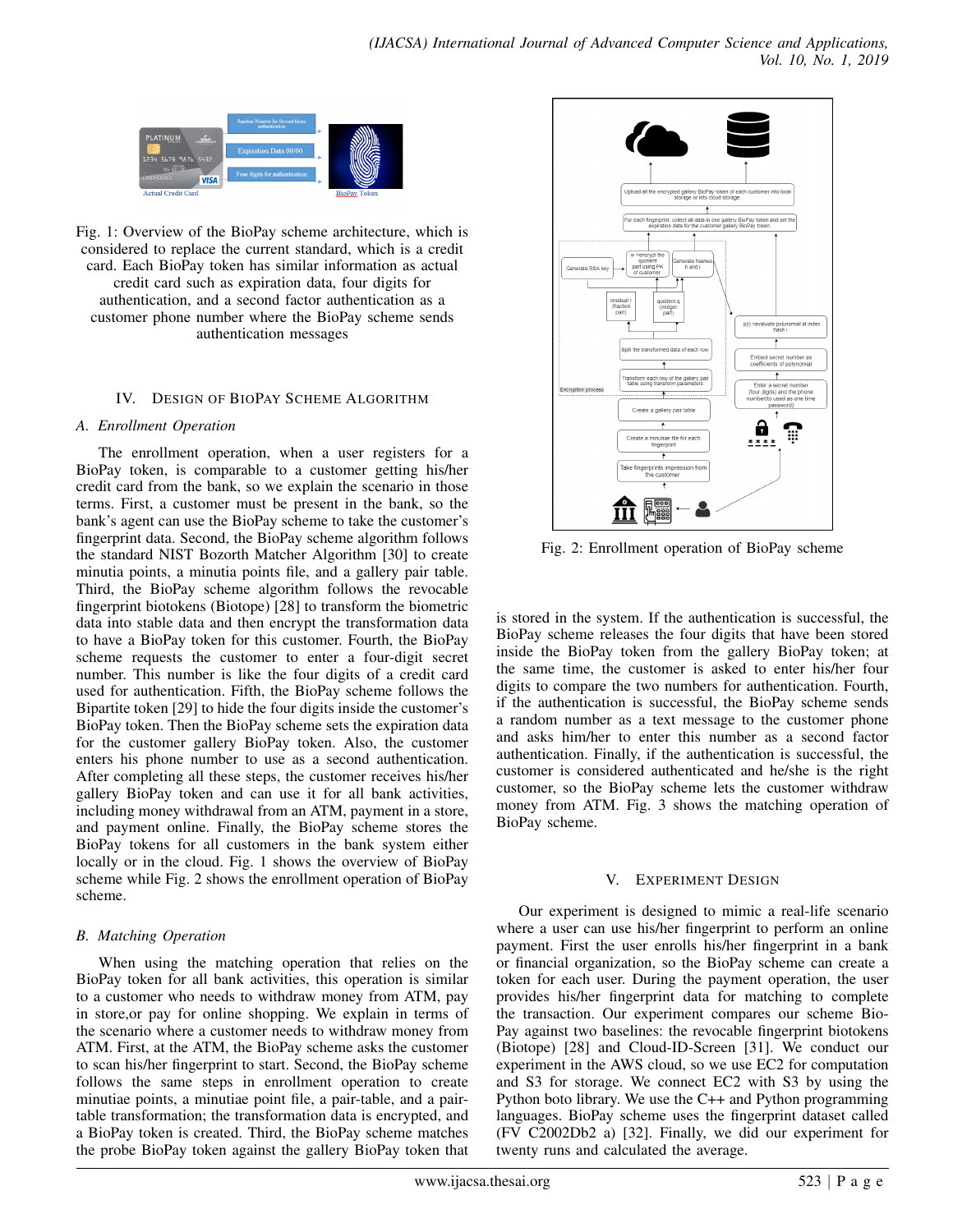

Fig. 3: Matching operation of BioPay scheme

# VI. EXPERIMENTAL EVALUATION

In the BioPay experiment. we seek to prove that if we use fingerprints instead of credit card during the payment process, we improve speed while getting comparable accuracy as compared to the two baselines. To test our hypothesis, we conduct two experiments, accuracy and performance, and we evaluate our results to draw our conclusion.

# *A. Accuracy Experiment*

In the accuracy experiment, we need to evaluate BioPay scheme for the false accept rate (FAR) and for the genuine accept rate (GAR). Then we compare this result against the two baselines to determine how accurate the BioPay scheme is. The ROC curve results indicate that the GAR is equal to 97 and the FAR is equal to zero, a promising result that supports our hypothesis claim. Fig. 4 shows the GAR and FAR results of the BioPay scheme comparing to the two baselines Bipartite Biotoken and Cloud-ID-Screen.

# *B. Speed Evaluation*

In our performance experiment, we pick one user and compare his/her fingerprint against all records stored in the dataset. We did the comparison twenty times and took the average. Finally, we compared our result with the two baselines. The performance results of BioPay demonstrate our scheme accomplished its goal with promising results. The P-value and t-test rejected the null hypothesis, which claim that the two baselines are better than BioPay scheme. This rejection of null hypothesis supports our hypothesis and proves our claim.



Fig. 4: The ROC curve comparing accuracy of our BioPay scheme against the two baselines

# VII. CONCLUSION

In conclusion, to improve customer convenience by not requiring a credit card be carried, the software BioPay token can be used at any time with a provided fingerprint. For security and privacy, the BioPay cannot be stolen because the fingerprint is needed for authentication, and the BioPay does not use the fingerprint raw data, instead using the encryption of the transformation data of fingerprint. Moreover, the BioPay invention system has three level of security: fingerprint authentication, four-digit authentication, and the random number sent through a customer's phone as a text message acting as second authentication. For future work we might apply BioPay scheme on smart devices in some application of Online payment.

#### **REFERENCES**

- [1] Ausubel, Lawrence M. "The failure of competition in the credit card market." The American Economic Review (1991): 50-81.
- Roberts, James A., and Eli Jones. "Money attitudes, credit card use, and compulsive buying among American college students." Journal of consumer affairs 35.2 (2001): 213-240.
- [3] Chan, Philip K., et al. "Distributed data mining in credit card fraud detection." IEEE Intelligent Systems and Their Applications 14.6 (1999): 67-74.
- [4] Bezos, Jeffrey P. "Secure method and system for communicating a list of credit card numbers over a non-secure network." U.S. Patent No. 5,715,399. 3 Feb. 1998.
- [5] Prelec, Drazen, and Duncan Simester. "Always leave home without it: A further investigation of the credit-card effect on willingness to pay." Marketing letters 12.1 (2001): 5-12.
- [6] Brause, R., T. Langsdorf, and Michael Hepp. "Neural data mining for credit card fraud detection." Tools with Artificial Intelligence, 1999. Proceedings. 11th IEEE International Conference on. IEEE, 1999.
- [7] Wong, Jacob Y., and Roy L. Anderson. "System for secured credit card transactions on the internet." U.S. Patent No. 5,956,699. 21 Sep. 1999.
- [8] Wallerstein, Robert S. "Programmable credit card." U.S. Patent No. 5,585,787. 17 Dec. 1996.
- [9] Flitcroft, Daniel I., and Graham O'donnell. "Credit card system and method." U.S. Patent No. 7,567,934. 28 Jul. 2009.
- [10] Stanfield, Michael, George Tsantes, and Joseph Vacca. "Dynamic card verification values and credit transactions." U.S. Patent No. 8,567,670. 29 Oct. 2013.
- [11] Wang, Deshen, Bintong Chen, and Jing Chen. "Credit card fraud detection strategies with consumer incentives." Omega(2018).
- [12] Markison, Timothy W. "Credit card imaging for mobile payment and other applications." U.S. Patent No. 8,103,249. 24 Jan. 2012.